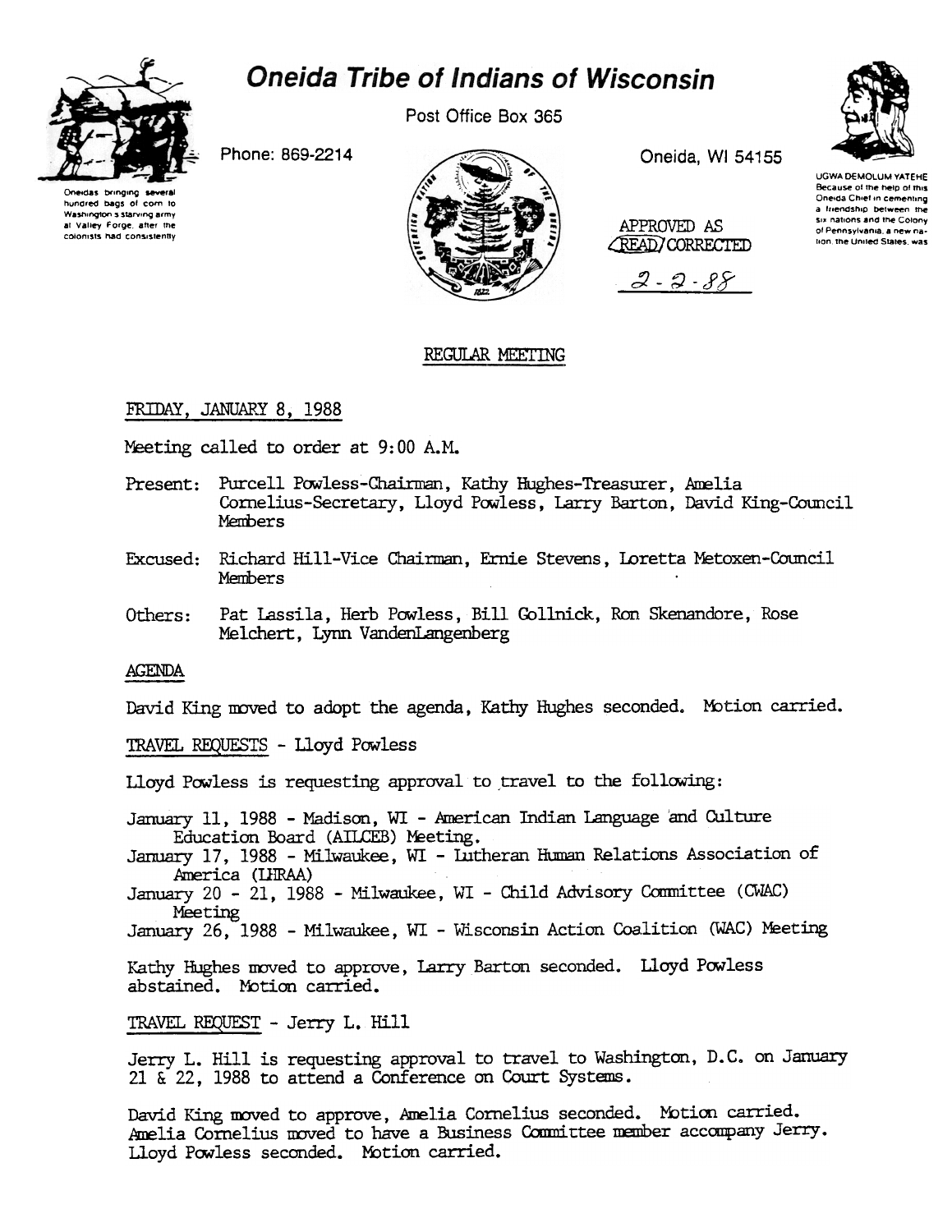ONEIDA TRIBE OF INDIANS OF WISCONSIN REGULAR MEETING - JANUARY 8, 1988 Page 2

### UPDATE ON ACQUISITION OF 28 ACRES OF LAND EAST OF AIRPORT - David King

Possible uses include air freight business, restaurant, auto rental, gas station, gift shop, cultural center, etc.

### BROWN COUNTY UNIFIED BOARD MEMBER RECOMMENDATION FOR APPOINIMENT

David King moved to refer to Kathy King for a recommendation and to appoint Kathy if she can't make a recommendation. Amelia Cornelius seconded. Motion carried.

## PAT LASSILA REQUEST FOR ASSISTANCE IN DEVELOPMENT OF HER SMALL BUSINESS

Kathy Hughes moved to authorize the Chairman to send a letter to the BIA requesting status of economic development grant funds for Wisconsin and for the guidelines in the selection of applicants for funding assistance. David King seconded. Motion carried.

Pat Lassila left business plans with Larry Barton for Business Committee members to review.

She was informed that Ernie Stevens is working on a Tribal Policy for helping individuals wanting to start a business.

#### THREE LAND COMMITTEE VACANCIES

Amelia Cornelius moved to approve recommendation of Chairman Powless for Ed King Sr., Roberta Kinzhuma and Fred Muskavitch. David King seconded. Motion carried.

### JOB SERVICE OFFICE - Bill Gollnick & Ron Skenandore

Kathy Hughes moved to take fran the Table -Job Service and Property Manual. Amelia Cornelius seconded. Motion carried.

Recommend 18 month contract:  $JTPA - 50%$  \$22,800 Tribal Contribution -50% \$22,800

Kathy Hughes moved to affirm support of the service to Indian & non-Indian in the cOmInmity with J1PA & non-JTPA clients and to bring the budget request to Finance & Appropriations on January 13, 1988 for consideration. David King seconded. Motion carried.

#### PROPERTY MANUAL

David king moved to adopt for implementation subject to review and recommended changes or modifications by Managers and Directors. Amelia Cornelius seconded. Motion carried.